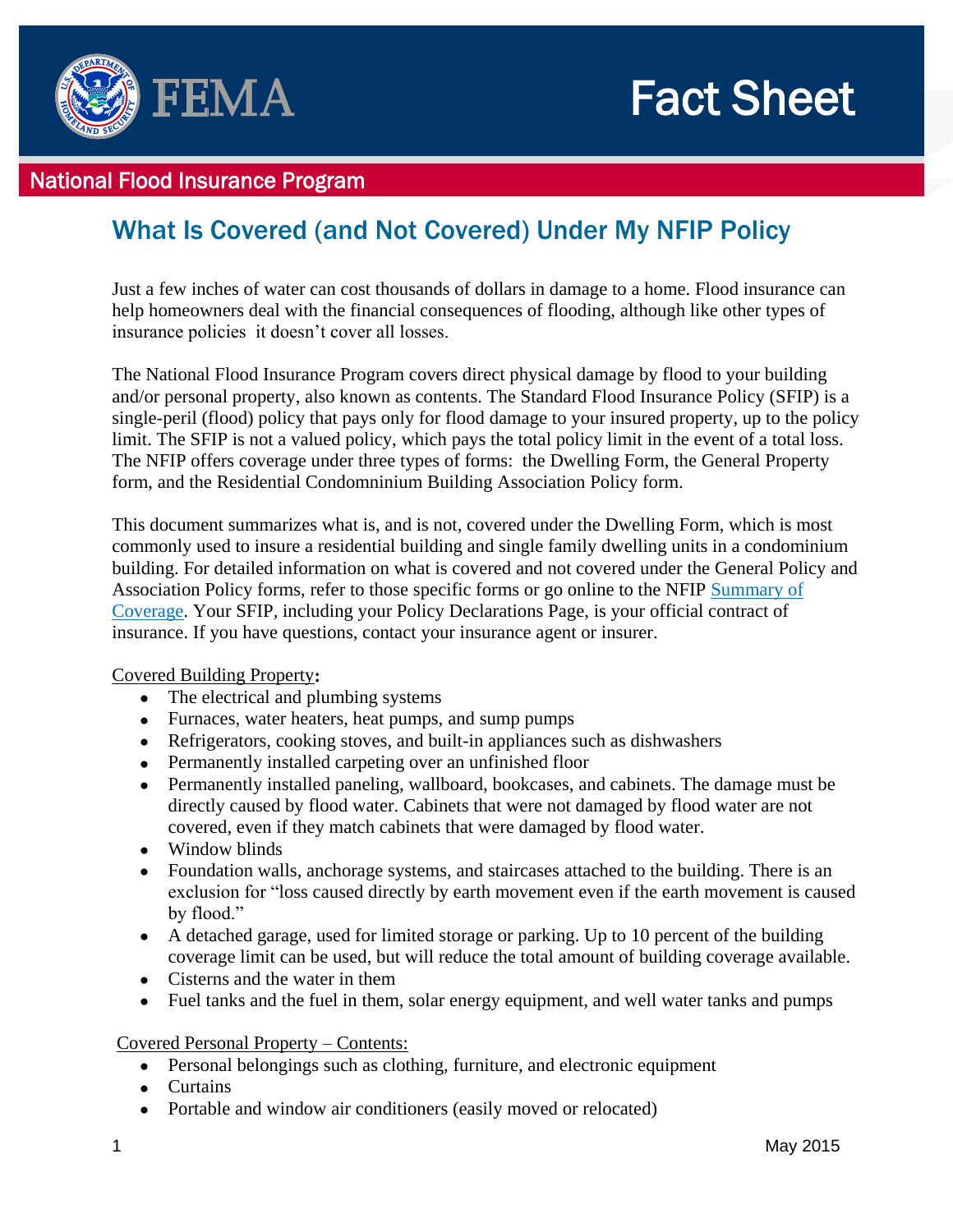- Portable microwave ovens and portable dishwashers
- Carpets not included in building coverage (carpet installed over wood floors, etc.)
- Clothes washers and dryers
- Certain valuable items such as original artwork and furs (up to \$2,500)
- Food freezers and the food in them (but not refrigerators)

Not Covered for Building or Personal Property:

- Damage caused by moisture, mildew, or mold that could have been avoided by the property owner or which are not attributable to the flood
- Damage caused by earth movement, even if the earth movement is caused by flood
- Additional living expenses, such as temporary housing, while the building is being repaired or is unable to be occupied
- Loss of use or access of the insured property
- Financial losses caused by business interruption
- Property and belongings outside of an insured building such as trees, plants, wells, septic systems, walks, decks, patios, fences, seawalls, hot tubs, and swimming pools
- Currency, precious metals, and valuable papers such as stock certificates
- Most self-propelled vehicles such as cars, including their parts (see Section IV.5 in your policy)

### Basements and Areas Below the Lowest Elevated Floor:

 Examples of these areas include: Flood insurance coverage is limited in areas below the lowest elevated floor (the floor used for living purposes), including crawlspaces, depending on the flood zone and date of construction (refer to Part III, Section A.8 in your policy) and in basements regardless of zone, or date of construction.

- Basements
- Crawlspaces under an elevated building
- Enclosed areas beneath buildings elevated on full-story foundation walls that are sometimes referred to as "walkout basements"
- Enclosed areas under other types of elevated buildings

Basements and Areas Below the Lowest Elevated Floor – Covered Building Property:

- Foundation walls, anchorage systems, and staircases attached to the building
- Central air conditioners
- Cisterns and the water in them
- Drywall for walls and ceilings (in basements only)
- Non-flammable insulation (in basements only)
- Electrical outlets, switches, and circuit-breaker boxes
- Fuel tanks and the fuel in them, solar energy equipment, and well water tanks and pumps
- Furnaces, water heaters, heat pumps, and sump pumps

Basements and Areas Below the Lowest Elevated Floor – Covered Personal Property:

- Washers and dryers
- Food freezers and the food in them (but not refrigerators)
- Portable and window air conditioners